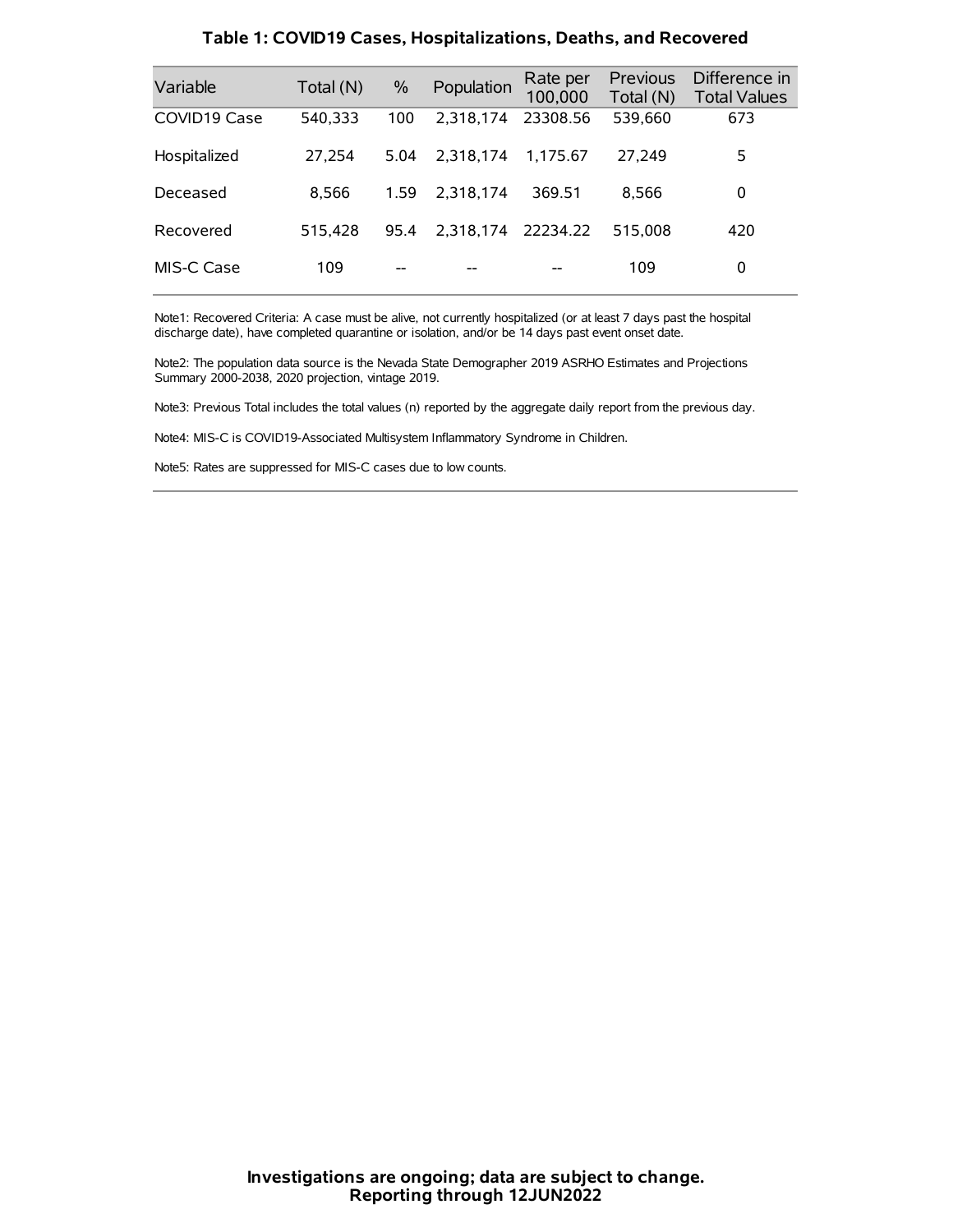# **Table 2: COVID19 Cases**

| Variable                     | Outcome                           | $\mathsf{N}$ | $\%$ | Population | Rate per<br>100,000 |
|------------------------------|-----------------------------------|--------------|------|------------|---------------------|
| Age Categories               | Aged 4 or less                    | 13832        | 2.56 | 149,165    | 9273.0              |
|                              | Aged 5 to 17                      | 66054        | 12.2 | 406,595    | 16246               |
|                              | Aged 18 to 24                     | 61189        | 11.3 | 216,762    | 28229               |
|                              | Aged 25 to 49                     | 240550       | 44.5 | 803,732    | 29929               |
|                              | Aged 50 to 64                     | 100890       | 18.7 | 423,461    | 23825               |
|                              | Aged 64+                          | 57654        | 10.7 | 318,459    | 18104               |
|                              | Unknown                           | 164          | 0.03 |            |                     |
| <b>Birth Sex</b>             | Female                            | 281109       | 52.0 | 1,160,285  | 24228               |
|                              | Male                              | 254894       | 47.2 | 1,157,889  | 22014               |
|                              | Unknown                           | 4330         | 0.80 |            |                     |
| Race/Ethnicity               | Hispanic                          | 151682       | 28.1 | 763,053    | 19878               |
|                              | White                             | 141361       | 26.2 | 1,006,929  | 14039               |
|                              | <b>Black</b>                      | 51416        | 9.52 | 262,671    | 19574               |
|                              | Asian or Pacific Islander         | 46174        | 8.55 | 270,209    | 17088               |
|                              | American Indian, Eskimo, or Aleut | 2096         | 0.39 | 15,311     | 13689               |
|                              | Other                             | 39418        | 7.30 |            |                     |
|                              | Unknown                           | 108186       | 20.0 |            |                     |
| Underlying Medical Condition | Yes                               | 83012        | 15.4 |            |                     |
|                              | No/Unknown                        | 457321       | 84.6 |            |                     |

Note1: Breakdown of Race is exlusively non-Hispanic.

Note2: Underlying Medical Condition is any identified health condition.

Note3: The population data source is the Nevada State Demographer 2019 ASRHO Estimates and Projections Summary 2000-2038, 2020 projection, vintage 2019.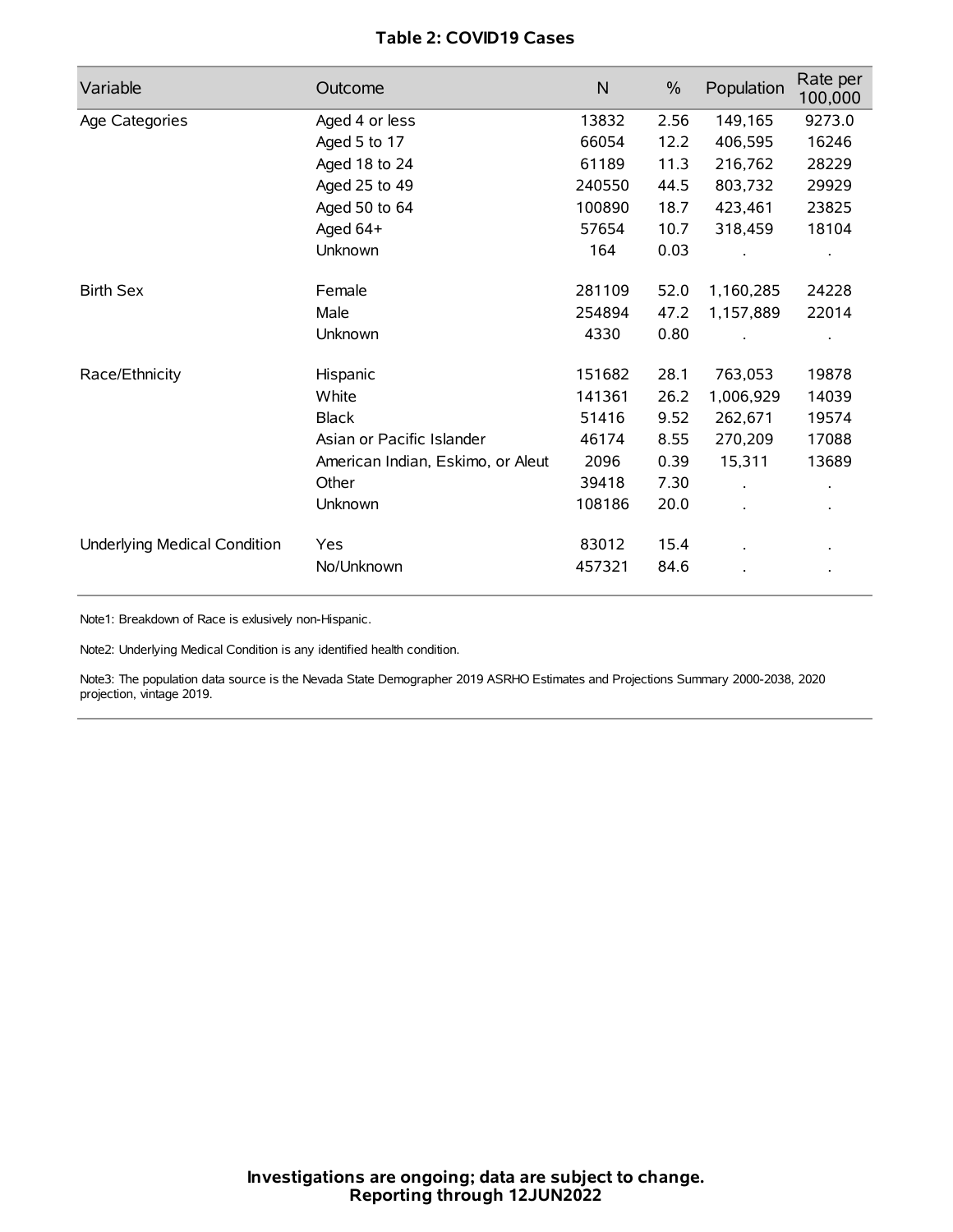| Variable         | Outcome                           | $\mathsf{N}$ | $\%$ | Population | Rate per<br>100,000 |
|------------------|-----------------------------------|--------------|------|------------|---------------------|
| Age Categories   | Aged 4 or less                    | 260          | 1.0  | 149,165    | 174.30              |
|                  | Aged 5 to 17                      | 357          | 1.3  | 406,595    | 87.80               |
|                  | Aged 18 to 24                     | 590          | 2.2  | 216,762    | 272.19              |
|                  | Aged 25 to 49                     | 6373         | 23.4 | 803,732    | 792.93              |
|                  | Aged 50 to 64                     | 7388         | 27.1 | 423,461    | 1744.7              |
|                  | Aged $64+$                        | 12284        | 45.1 | 318,459    | 3857.3              |
|                  | Unknown                           | 2            | 0.0  |            |                     |
| <b>Birth Sex</b> | Female                            | 12200        | 44.8 | 1,160,285  | 1051.5              |
|                  | Male                              | 15025        | 55.1 | 1,157,889  | 1297.6              |
|                  | Unknown                           | 29           | 0.1  |            |                     |
| Race/Ethnicity   | Hispanic                          | 7109         | 26.1 | 763,053    | 931.65              |
|                  | White                             | 10708        | 39.3 | 1,006,929  | 1063.4              |
|                  | <b>Black</b>                      | 3904         | 14.3 | 262,671    | 1486.3              |
|                  | Asian or Pacific Islander         | 2808         | 10.3 | 270,209    | 1039.2              |
|                  | American Indian, Eskimo, or Aleut | 130          | 0.5  | 15,311     | 849.04              |
|                  | Other                             | 1024         | 3.8  |            |                     |
|                  | Unknown                           | 1571         | 5.8  |            |                     |

# **Table 3: COVID19 Hospitalizations - General Characteristics**

Note1: Breakdown of Race is exlusively non-Hispanic.

Note2: The population data source is the Nevada State Demographer 2019 ASRHO Estimates and Projections Summary 2000-2038, 2020 projection, vintage 2019.

Note3: Rates for categories with fewer than 12 cases are suppressed due to high relative standard error.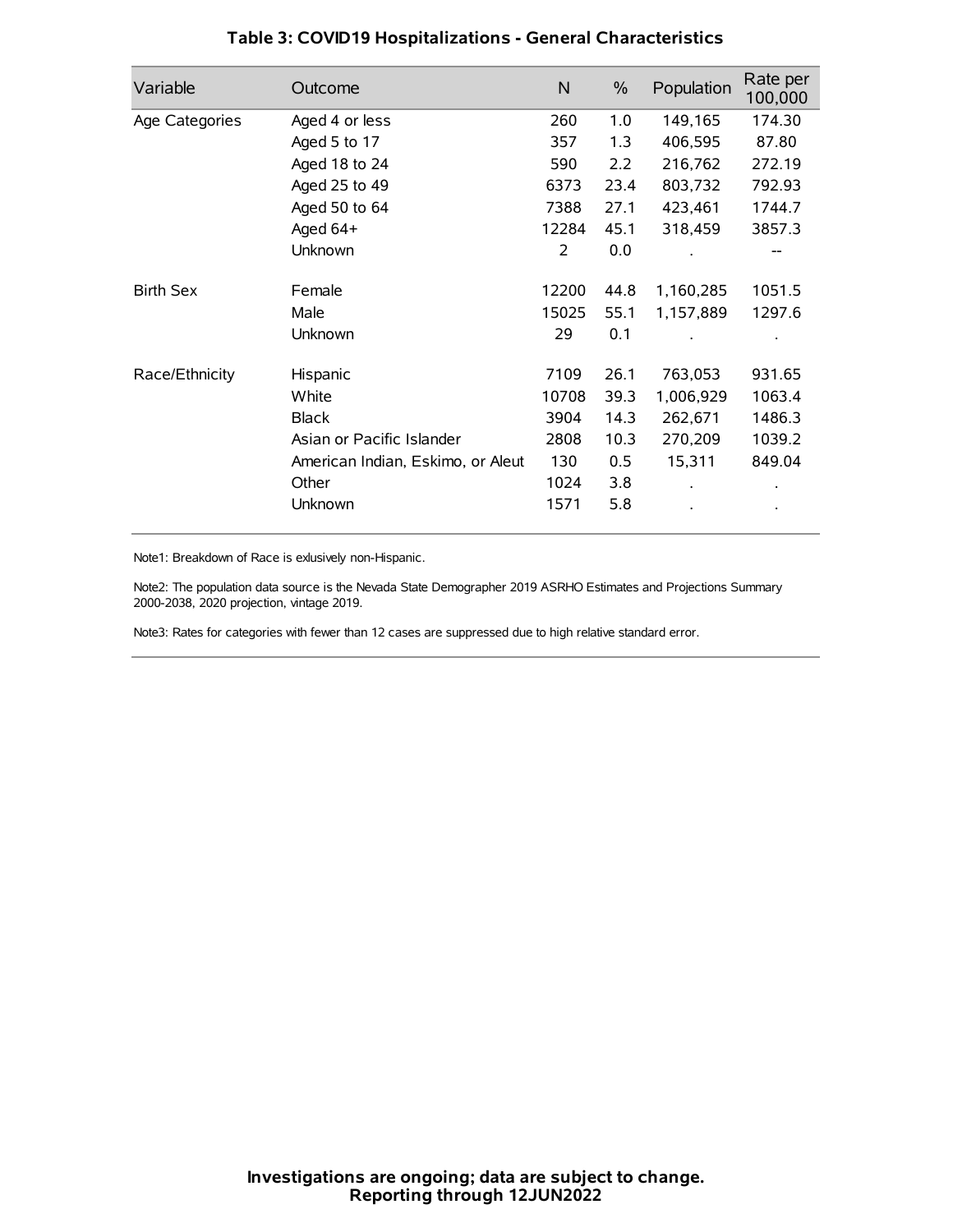| Variable                            | Outcome   | N     | $\frac{0}{0}$ |
|-------------------------------------|-----------|-------|---------------|
| Deceased                            | Yes       | 6953  | 25.5          |
|                                     | No        | 20301 | 74.5          |
| ICU                                 | Yes       | 6547  | 24.0          |
|                                     | <b>No</b> | 20707 | 76.0          |
| Intubated                           | Yes       | 3111  | 11.4          |
|                                     | No        | 24143 | 88.6          |
| <b>Underlying Medical Condition</b> | Yes       | 17014 | 62.4          |
|                                     | <b>No</b> | 10240 | 37.6          |
| Hypertension                        | Yes       | 9990  | N/A           |
| Immunocompromised                   | Yes       | 627   | N/A           |
| Chronic Heart Disease               | Yes       | 3633  | N/A           |
| Chronic Liver Disease               | Yes       | 387   | N/A           |
| Chronic Kidney Disease              | Yes       | 2483  | N/A           |
| <b>Diabetes</b>                     | Yes       | 7118  | N/A           |
| Neurologic/Neurodevelopmental       | Yes       | 1270  | N/A           |
| Chronic Lung Disease                | Yes       | 4197  | N/A           |
| Historically Healthy                | Yes       | 4804  | N/A           |
| Other                               | Yes       | 7151  | N/A           |

# **Table 4: COVID19 Hospitalizations - Morbidity**

Note1: Underlying Medical Condition is any identified health condition.

Note2: The breakdown of health conditions are not mutually exlusive (i.e., a person can have more than one risk factor).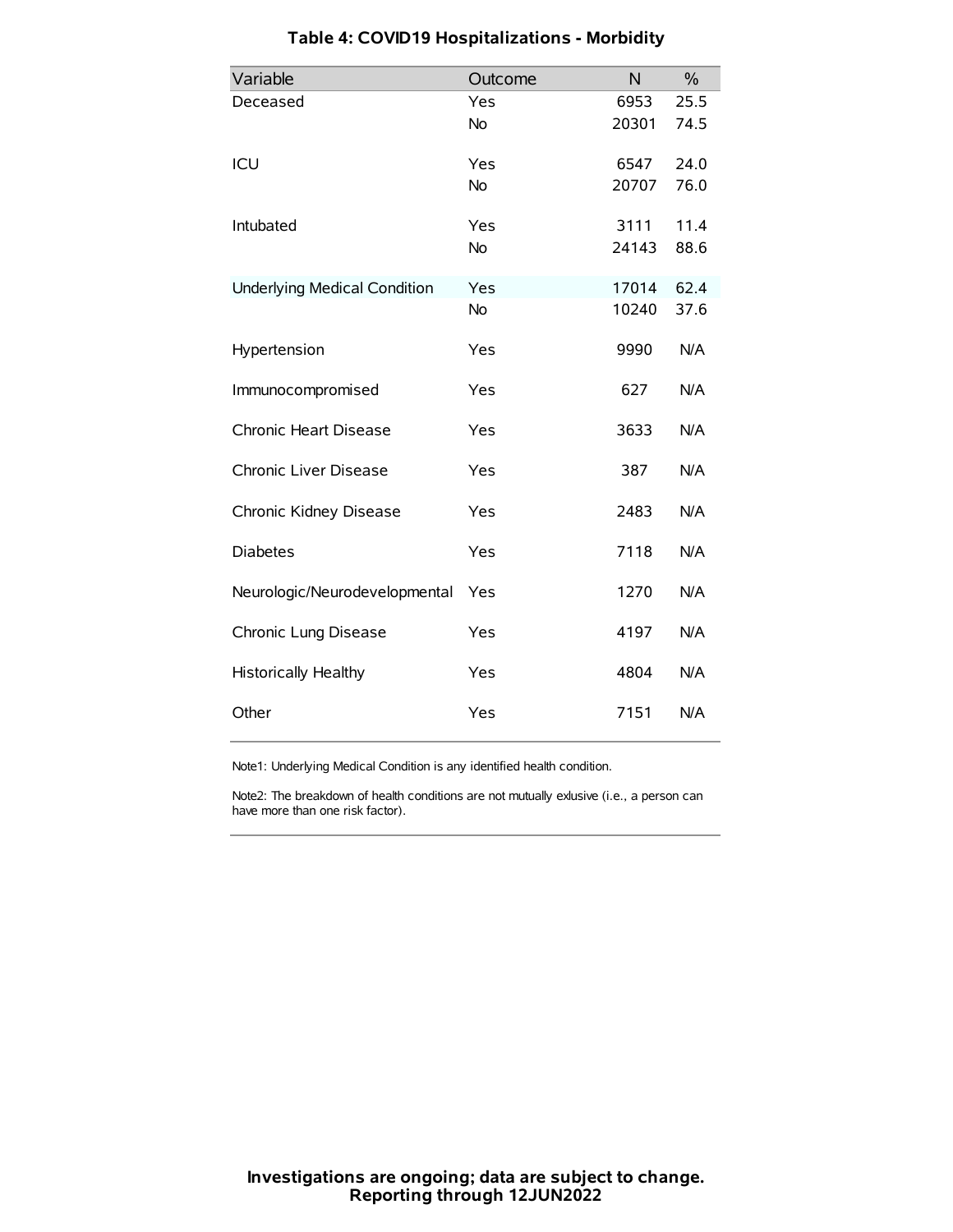| Variable         | Outcome                           | N    | $\%$ | Population | Rate per<br>100,000 |
|------------------|-----------------------------------|------|------|------------|---------------------|
| Age Categories   | Aged 4 or less                    | 3    | 0.0  | 149,165    |                     |
|                  | Aged 5 to 17                      | 7    | 0.1  | 406,595    |                     |
|                  | Aged 18 to 24                     | 20   | 0.2  | 216,762    | 9.23                |
|                  | Aged 25 to 49                     | 725  | 8.5  | 803,732    | 90.20               |
|                  | Aged 50 to 64                     | 1839 | 21.5 | 423,461    | 434.28              |
|                  | Aged $64+$                        | 5972 | 69.7 | 318,459    | 1875.3              |
| <b>Birth Sex</b> | Female                            | 3386 | 39.5 | 1,160,285  | 291.82              |
|                  | Male                              | 5179 | 60.5 | 1,157,889  | 447.28              |
|                  | Unknown                           | 1    | 0.0  |            |                     |
| Race/Ethnicity   | Hispanic                          | 1993 | 23.3 | 763,053    | 261.19              |
|                  | White                             | 4283 | 50.0 | 1,006,929  | 425.35              |
|                  | <b>Black</b>                      | 1104 | 12.9 | 262,671    | 420.30              |
|                  | Asian or Pacific Islander         | 1048 | 12.2 | 270,209    | 387.85              |
|                  | American Indian, Eskimo, or Aleut | 48   | 0.6  | 15,311     | 313.49              |
|                  | Other                             | 82   | 1.0  |            |                     |
|                  | Unknown                           | 8    | 0.1  |            |                     |

## **Table 5: COVID19 Deaths - General Characteristics**

Note1: Breakdown of Race is exlusively non-Hispanic.

Note2: The population data source is the Nevada State Demographer 2019 ASRHO Estimates and Projections Summary 2000-2038, 2020 projection, vintage 2019.

Note3: Rates for categories with fewer than 12 cases are suppressed due to high relative standard error.